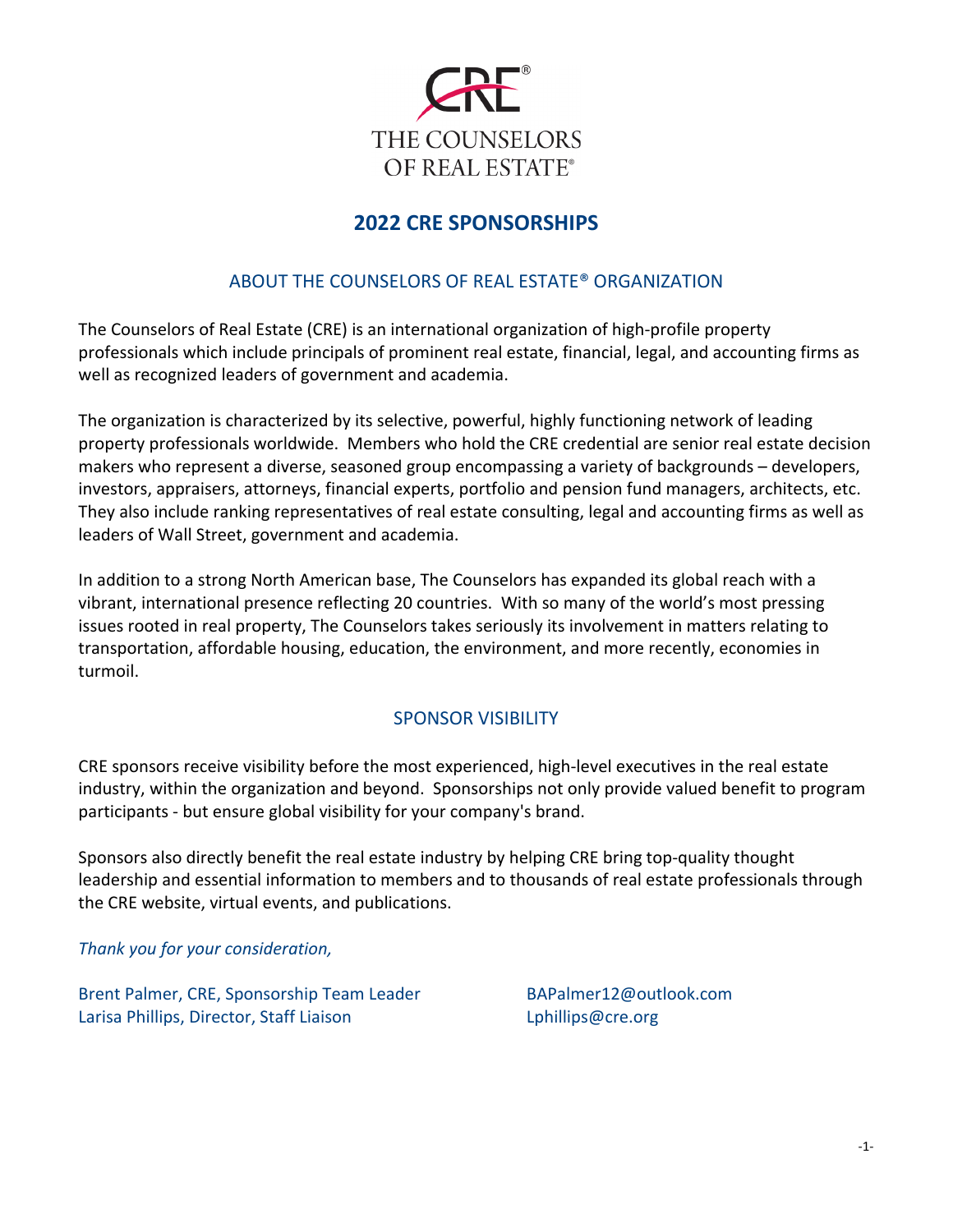## SPONSOR OPTIONS AND BENEFITS

| Global Sponsor   | \$20,000 |
|------------------|----------|
| Platinum Sponsor | \$15,000 |
| Gold Sponsor     | \$10,000 |
| Silver Sponsor   | \$7,500  |
| <b>Bronze</b>    | \$5,000  |

*Global, Platinum, and Gold Sponsors receive a complimentary attendance to the in-person Boston Annual Convention this fall 2022. There will also be an opportunity to meet with CRE leadership in Boston.*

*Sponsors will be promoted with different levels of "visibility" that would showcase the different tiers of sponsorship.* 

By choosing to be a CRE Global, Platinum, or Gold Sponsor, your company will have high level presence throughout the year, in both in-person and virtual meetings. In addition, your participation and information will be highlighted to attendees at CRE events and platforms.

- CRE's national webinars *Real Estate and the Life Experience.* These webinars have each had up to 800 registrants, of which over half are non-members! We host many of these webinars in partnership with other organizations, which broadens the exposure of CRE's thought leadership and showcases the CRE brand, its members, and sponsors to an entirely new audience.
- CRE's 2022 Annual Convention in Boston September 11-14. The Counselors is pleased to hold its first face-to-face meeting since 2019! A "must be there" national meeting, with the appearance of CRE's own band – Sounds Counsel. Your company will have the ability to provide promotional materials in the registration area.
- Special Interest Group "Palooza" February/March 2022; TBD later in 2022.
- Special Interest Group virtual meetings intimate CRE-only discussions that have been highly popular.
- CRE's Podcast Series (also open to non-members).
- CRE's website. Our redesigned website receives 6,000+ hits a month.
- The CRE journal, *Real Estate Issues*, the prestigious real estate publication which has both member and nonmember subscribers and authors.
- Social Media Tags. CRE is very active in social media Twitter, LinkedIn, Facebook, et al. Your company, together with quotes from your team, will be mentioned in these tweets and postings.
- CRE's signature Top Ten Issues.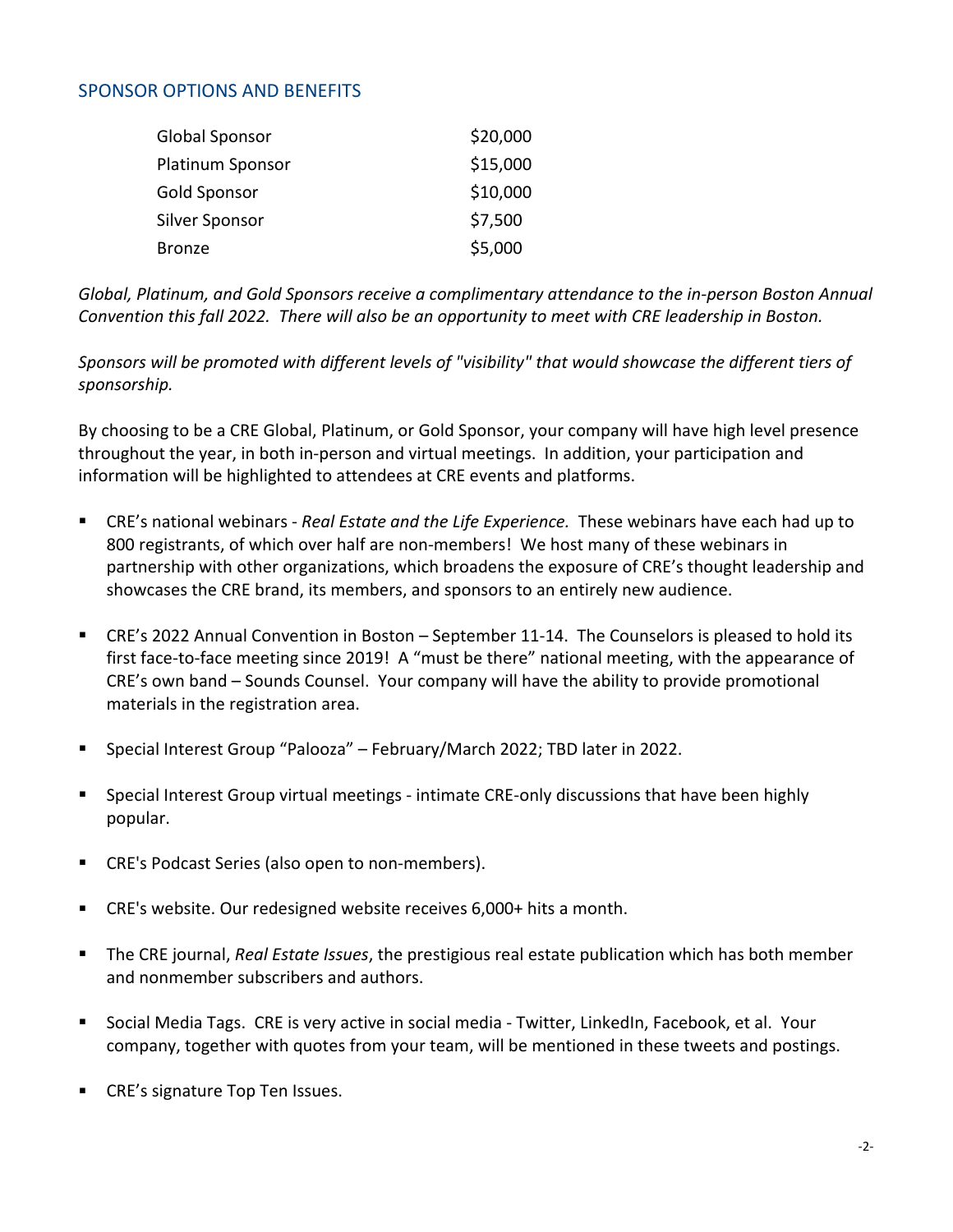### **Annual Convention Special Event Sponsorships**

By choosing to be an Annual Convention Sponsor, your company will be recognized at the particular event you select – both at the convention and in promotions prior to the in person program.

Welcome Reception  $$1,750$  per conference The Welcome Reception generates high attendance among members, new members, spouses and guests - a delightful way to kick off the convention.

CRE Celebration Dinner \$2,500 The highlight of the CRE Annual Convention is the CRE Celebration Dinner. This special event is highly anticipated by Counselors as well as their spouses and guests, and will feature the CRE Band, Sound Counsel!

Farewell Event \$1,750 The venue is to be determined and will be a signature location unique to Boston. This event is popular with attendees as well as their spouses and guests.

| <b>CRE Breakfasts</b><br>(three breakfasts/conference) | \$3,000            | <b>SOLD</b> |
|--------------------------------------------------------|--------------------|-------------|
| <b>CRE Lunches</b><br>(two sponsorships available)     | $$1,500$ per lunch | <b>SOLD</b> |

Cyber Café  $$1,500$ Perhaps the most important convenience CRE can offer its members is a place to check email - to connect back home or to the office or to print a boarding pass for their trip home.

Hospitality Sponsors \$1,200 Coffee and other beverages are served outside the General Session room at the meetings. This area is a hub of discussion and networking as well as a place where attendees read the newspaper and catch up with friends and is visited by many Counselors before, between and after sessions.

Development Tours \$1,200 per Tour Development Tours take place at each National Meeting and are very popular with Counselors and their spouses/guests. Each Tour is approximately 2-to -3 hours in length and is considered to be an educational session for attendees. Tours feature a prominent local location with a briefing by a local expert and provides attendees an inside look at the development integral to the character of Boston.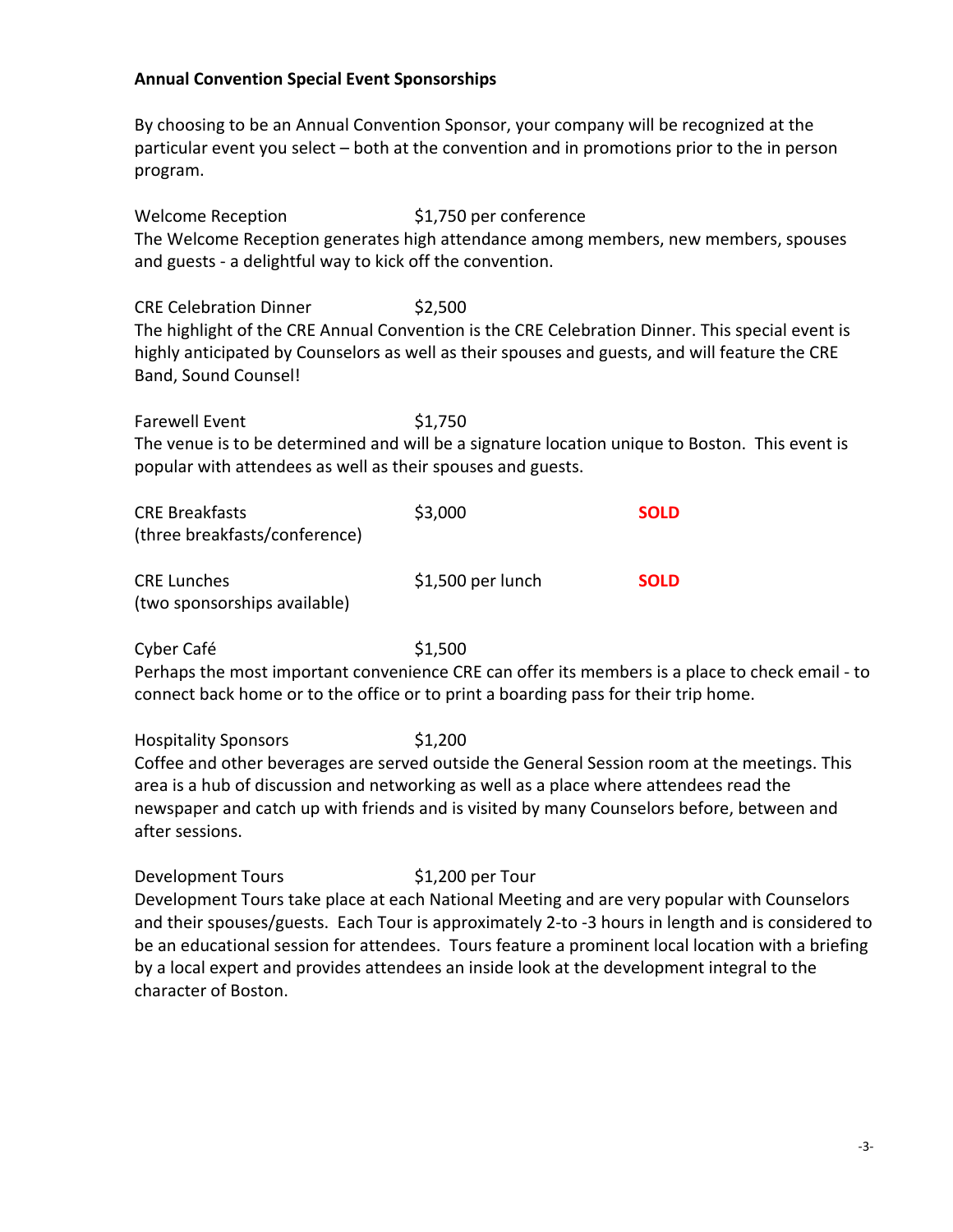

### **YES! I WOULD LIKE TO BE A CRE SPONSOR IN 2022.**

#### **CRE ANNUAL SPONSORSHIPS FOR VIRTUAL AND IN-PERSON MEETINGS**

- ☐ GLOBAL LEVEL (\$20,000)
- ☐ PLATINUM LEVEL (\$15,000)
- ☐ GOLD LEVEL (\$10,000)
- ☐ SILVER LEVEL (\$7,500)
- ☐ BRONZE LEVEL (\$5,000)

#### **CRE ANNUAL CONVENTION SPECIAL EVENT SPONSORSHIPS**

| $\Box$ | <b>HOSPITALITY SPONSORS</b>             | \$1,200 PER CONFERENCE |                                   |
|--------|-----------------------------------------|------------------------|-----------------------------------|
| $\Box$ | CRE BREAKFASTS SPONSOR SOLD             | \$3,000                | (THREE BREAKFASTS/CONFERENCE)     |
| $\Box$ | <b>CRE LUNCH SPONSOR</b><br><b>SOLD</b> | \$1,500 PER LUNCH      | (TWO SPONSORSHIPS PER CONFERENCE) |
| $\Box$ | <b>DEVELOPMENT TOURS</b>                | \$1,200 PER TOUR       |                                   |
| $\Box$ | <b>CYBER CAFÉ SPONSOR</b>               | \$1,500                |                                   |
| $\Box$ | <b>WELCOME RECEPTION</b>                | \$1,750                |                                   |
| □      | <b><i>CRE CELEBRATION DINNER</i></b>    | \$2,500                |                                   |
| □      | <b>FAREWELL EVENT</b>                   | \$1,750                |                                   |